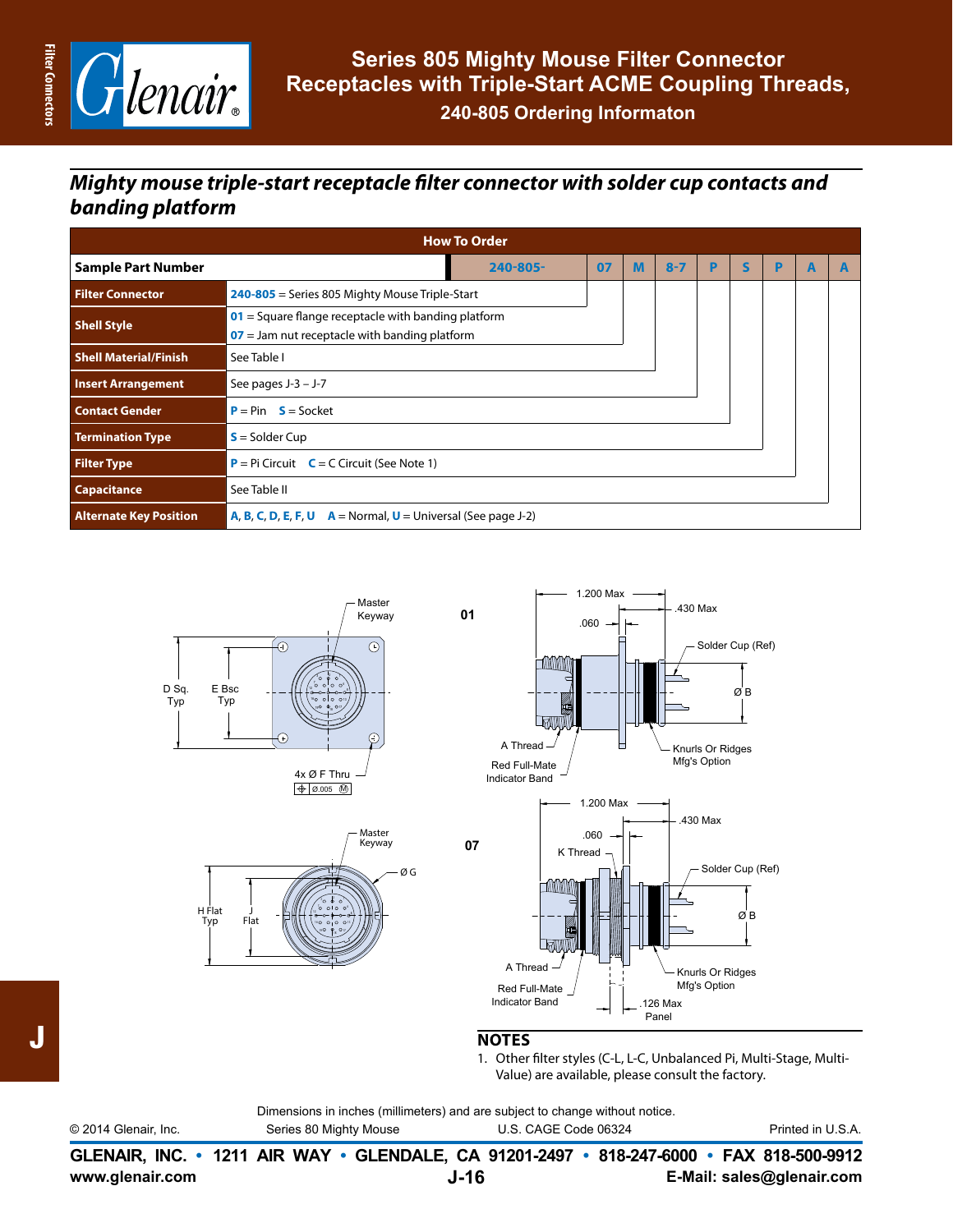

# *Mighty mouse triple-start receptacle filter connector with PCB contacts*

| <b>How To Order</b>           |                                                                          |                                                                                                       |    |   |         |   |   |   |   |   |
|-------------------------------|--------------------------------------------------------------------------|-------------------------------------------------------------------------------------------------------|----|---|---------|---|---|---|---|---|
| <b>Sample Part Number</b>     |                                                                          | $240 - 805 -$                                                                                         | 02 | м | $8 - 7$ | P | P | D | A | A |
| <b>Filter Connector</b>       | Series 805 Mighty Mouse Triple-Start                                     |                                                                                                       |    |   |         |   |   |   |   |   |
| <b>Shell Style</b>            |                                                                          | $02$ = Square flange receptacle with PCB contacts<br>$08$ = Jam nut receptacle with with PCB contacts |    |   |         |   |   |   |   |   |
| <b>Shell Material/Finish</b>  | See Table I                                                              |                                                                                                       |    |   |         |   |   |   |   |   |
| <b>Insert Arrangement</b>     | See pages $J-3 - J-7$                                                    |                                                                                                       |    |   |         |   |   |   |   |   |
| <b>Contact Gender</b>         | $P = Pin$ $S = Socket$                                                   |                                                                                                       |    |   |         |   |   |   |   |   |
| <b>Termination Type</b>       | $P = PC$ Tail                                                            |                                                                                                       |    |   |         |   |   |   |   |   |
| <b>Filter Type</b>            | $P = Pi$ Circuit $C = C$ Circuit (See Note 1)                            |                                                                                                       |    |   |         |   |   |   |   |   |
| <b>Capacitance</b>            | See Table II                                                             |                                                                                                       |    |   |         |   |   |   |   |   |
| <b>Alternate Key Position</b> | <b>A, B, C, D, E, F, U</b> $A = Normal$ , $U = Universal$ (See page J-2) |                                                                                                       |    |   |         |   |   |   |   |   |









#### **NOTES**

1. Other filter styles (C-L, L-C, Unbalanced Pi, Multi-Stage, Multi-Value) are available, please consult the factory.

Dimensions in inches (millimeters) and are subject to change without notice.

© 2014 Glenair, Inc. Series 80 Mighty Mouse U.S. CAGE Code 06324 Printed in U.S.A.

|                 |      | GLENAIR, INC. • 1211 AIR WAY • GLENDALE, CA 91201-2497 • 818-247-6000 • FAX 818-500-9912 |
|-----------------|------|------------------------------------------------------------------------------------------|
| www.glenair.com | J-17 | E-Mail: sales@glenair.com                                                                |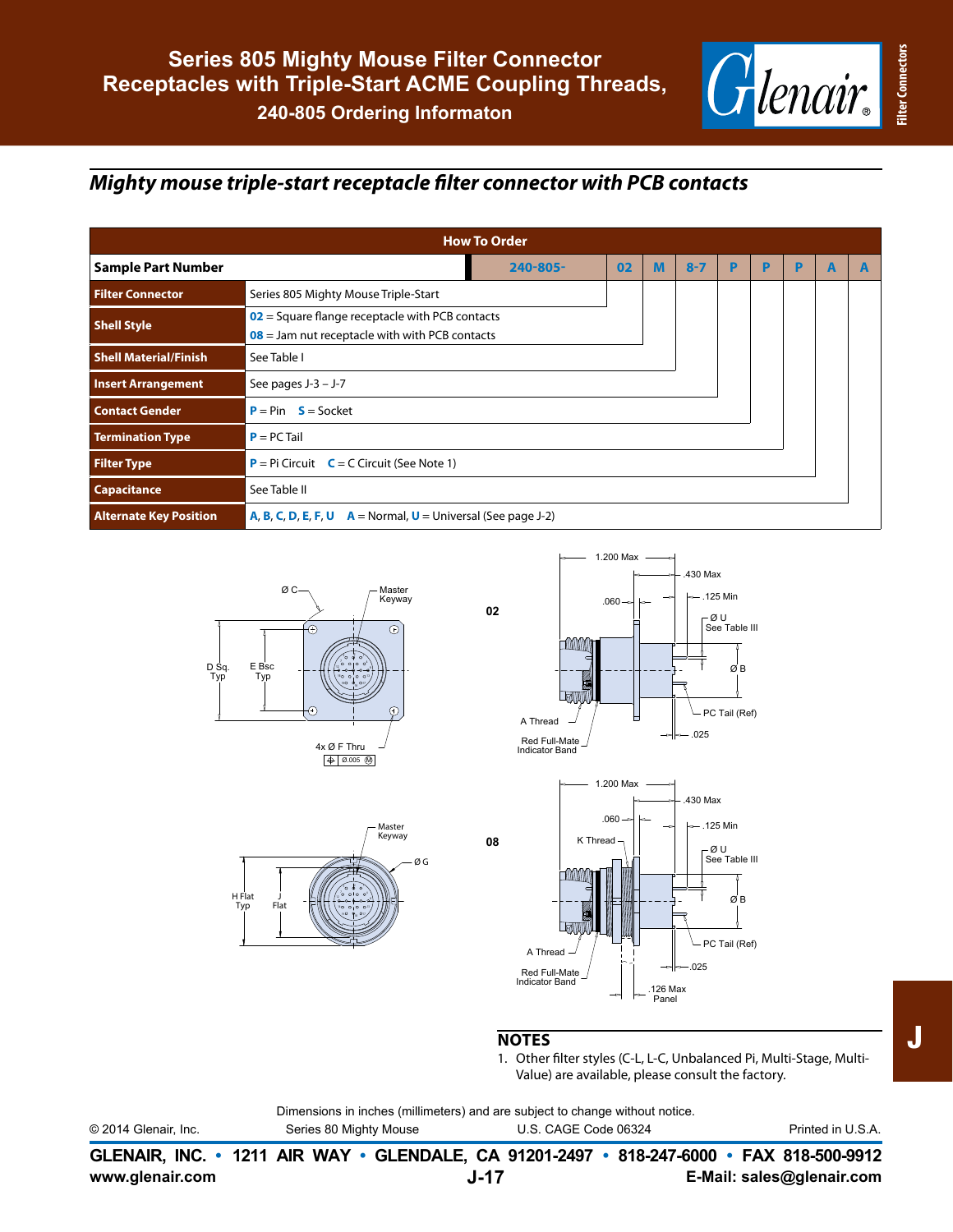

### **Series 805 Mighty Mouse Filter Connector Receptacles with Triple-Start ACME Coupling Threads**

**240-805 Dimensions**

| <b>Table I: Material and Finish</b> |                           |                                                        |  |  |  |  |
|-------------------------------------|---------------------------|--------------------------------------------------------|--|--|--|--|
| Sym                                 | Material                  | <b>Finish Description</b>                              |  |  |  |  |
| M                                   | Aluminum                  | <b>Flectroless Nickel</b>                              |  |  |  |  |
| МT                                  |                           | Ni-PTFE 1000 Hour Grey™ Nickel Fluorocarbon<br>Polymer |  |  |  |  |
| <b>NF</b>                           |                           | Cadmium, Olive Drab over Electroless Nickel            |  |  |  |  |
| ZN                                  |                           | Zinc-Nickel, Olive Drab                                |  |  |  |  |
| <b>ZR</b>                           |                           | Zinc-Nickel, Black - RoHS                              |  |  |  |  |
| 71                                  | <b>Stainless</b><br>Steel | Electro-Deposited Nickel                               |  |  |  |  |

|              | <b>Table II: Capacitor Array Code Capacitance Range</b> |                  |  |  |  |  |  |
|--------------|---------------------------------------------------------|------------------|--|--|--|--|--|
| Class        | Pi - Circuit (pF)                                       | C - Circuit (pF) |  |  |  |  |  |
| $\mathsf{A}$ | 38,000 - 56,000                                         | 19,000 - 28,000  |  |  |  |  |  |
| B            | 32,000 - 45,000                                         | 16,000 - 22,500  |  |  |  |  |  |
| $\epsilon$   | 18,000 - 33,000                                         | $9.000 - 16.500$ |  |  |  |  |  |
| D            | $8,000 - 12,000$                                        | $4,000 - 6,000$  |  |  |  |  |  |
| E            | $3,300 - 5,000$                                         | $1,650 - 2,500$  |  |  |  |  |  |
| F            | $800 - 1,300$                                           | $400 - 650$      |  |  |  |  |  |
| G            | $400 - 600$                                             | $200 - 300$      |  |  |  |  |  |
|              | $70 - 120$                                              | $35 - 60$        |  |  |  |  |  |

| <b>Table III: PC Tail Dia</b> |            |  |  |  |  |
|-------------------------------|------------|--|--|--|--|
| <b>Contact Size</b>           | ØU         |  |  |  |  |
| 23                            | .022(0.56) |  |  |  |  |
|                               | .018(0.46) |  |  |  |  |
| 20                            | .028(0.71) |  |  |  |  |
|                               | .024(0.61) |  |  |  |  |
| 16                            | .042(1.07) |  |  |  |  |
|                               | .038(0.97) |  |  |  |  |
| 12                            | .096(2.44) |  |  |  |  |
|                               | .092(2.34) |  |  |  |  |

| <b>Dimensions</b> |                      |              |              |              |              |                        |              |              |              |                 |
|-------------------|----------------------|--------------|--------------|--------------|--------------|------------------------|--------------|--------------|--------------|-----------------|
| Shell             | A                    | R.           | C            | D            | E            | F                      | G            | H            |              | K               |
| Size              | Thread               | Dia          | Dia          | Sq           | <b>Bsc</b>   | Holes                  | Dia          | <b>Flat</b>  | Flat         | Thread          |
| 8                 | .5000-.1P-.3L-TS-2A  | .413(10.5)   | 1.150(29.2)  | .850(21.6)   | .660(16.8)   |                        | .760(19.3)   | .730(18.5)   |              | .5625-28 UN-2A  |
| 9                 | .5625-.1P-.3L-TS-2A  | .500(12.7)   | 1.230(31.2)  | .913(23.2)   | .723(18.4)   |                        | .880 (22.4)  | .850(21.6)   | .661(16.8)   | .6875-28 UN-2A  |
| 10 <sup>10</sup>  | .6250-.1P-.3L-TS-2A  | .530(13.5)   | 1.330(33.7)  | .975(24.8)   | .785(19.9)   | .096(2.4)              | .880(22.4)   | .850(21.6)   | .661(16.8)   | .6875-28 UN-2A  |
| 11                | .6875-.1P-.3L-TS-2A  | .610(15.5)   | 1.410 (35.8) | 1.039 (26.4) | .848(21.5)   | .091(2.3)              | .955(24.3)   | .925(23.5)   | .721(18.3)   | .7500-28 UN-2A  |
| 12                | .7500-.1P-.3L-TS-2A  | .655(16.6)   | 1.500(38.1)  | 1.099(27.9)  | .909(23.1)   |                        | 1.060(26.9)  | 1.035(26.3)  | .784(19.9)   | .8125-28 UN-2A  |
| 13                | .8125-.1P-.3L-TS-2A  | .685(17.4)   | 1.590 (40.4) | 1.163(29.5)  | .973(24.7)   |                        | 1.120(28.4)  | 1.090(27.7)  | .843(21.4)   | .8750-28 UN-2A  |
| 15                | .9375-.1P-.3L-TS-2A  | .746(18.9)   | 1.750(44.5)  | 1.288 (32.7) | 1.058(26.9)  |                        | 1.203(30.6)  | 1.173(29.8)  | .970(24.6)   | 1.000-28 UN-2A  |
| 18                | 1.1250-.1P-.3L-TS-2A | .871(22.1)   | 2.000(50.8)  | 1.475 (37.5) | 1.255(31.9)  |                        | 1.389(35.3)  | 1.359 (34.5) | 1.147(29.1)  | 1.187-28 UN-2A  |
| 19                | 1.1870-.1P-.3L-TS-2A | .972(24.7)   | 2.094(53.2)  | 1.537 (39.0) | 1.327(33.7)  | .130(3.3)<br>.126(3.2) | 1.450(36.8)  | 1.420(36.1)  | 1.221(31.0)  | 1.250-28 UN-2A  |
| 21                | 1.3125-.1P-.3L-TS-2A | 1.084(27.5)  | 2.270(57.7)  | 1.663 (42.2) | 1.452 (36.9) |                        | 1.590 (40.4) | 1.560 (39.6) | 1.350 (34.3) | 1.3750-28 UN-2A |
| 23                | 1.4375-.1P-.3L-TS-2A | 1.186 (30.1) | 2.440(62.0)  | 1.787(45.4)  | 1.570(39.9)  |                        | 1.705(43.3)  | 1.675(42.5)  | 1.470 (37.3) | 1.500-28 UN-2A  |

Dimensions in inches (millimeters) and are subject to change without notice.

© 2014 Glenair, Inc. Series 80 Mighty Mouse U.S. CAGE Code 06324 Printed in U.S.A.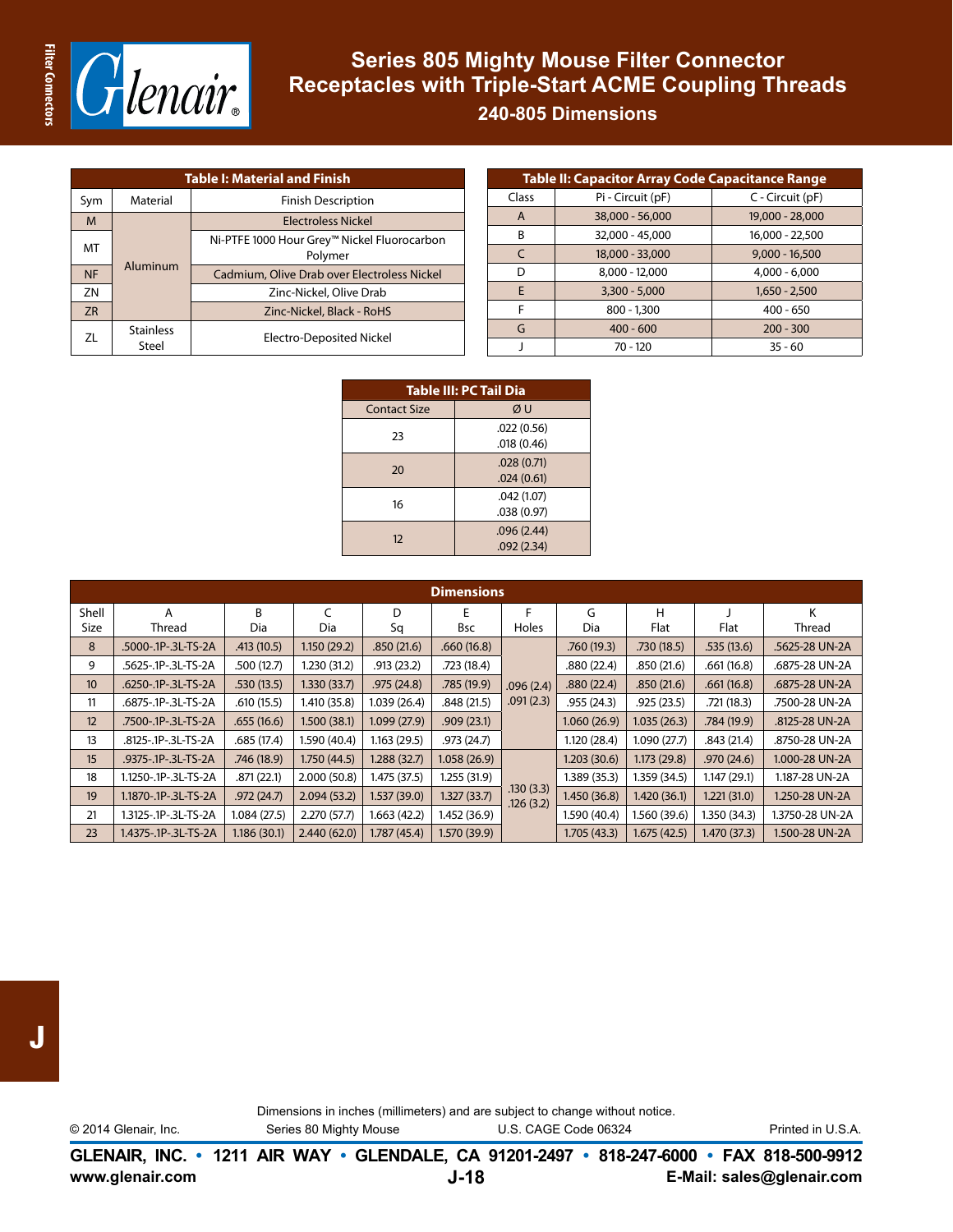

# Receptacles with Triple-Start ACME Coupling Threads **Series 805 Mighty Mouse Filter Connector**

**240-805 Dimensions**

| <b>Series 805 Mighty Mouse Square Flange Cut-Outs</b> |               |               |                        |  |  |  |  |
|-------------------------------------------------------|---------------|---------------|------------------------|--|--|--|--|
| Shell<br><b>Size</b>                                  | ØA            | <b>B</b> Bsc  | ØC Holes               |  |  |  |  |
| 8                                                     | .515 (13.08)  | .660 (16.76)  |                        |  |  |  |  |
| 9                                                     | .578 (14.68)  | .723 (18.36)  |                        |  |  |  |  |
| 10                                                    | .640 (16.26)  | .785 (19.94)  | .096(2.4)              |  |  |  |  |
| 11                                                    | .703 (17.86)  | .848 (21.54)  | .091(2.3)              |  |  |  |  |
| 12                                                    | .765 (19.43)  | .909(23.09)   |                        |  |  |  |  |
| 13                                                    | .828(21.03)   | .973(24.71)   |                        |  |  |  |  |
| 15                                                    | .953(24.21)   | 1.058 (26.87) |                        |  |  |  |  |
| 18                                                    | 1.140 (28.96) | 1.255 (31.88) |                        |  |  |  |  |
| 19                                                    | 1.203 (30.56) | 1.327 (33.71) | .130(3.3)<br>.126(3.2) |  |  |  |  |
| 21                                                    | 1.328 (33.73) | 1.452 (36.88) |                        |  |  |  |  |
| 23                                                    | 1.453 (36.91) | 1.570 (39.88) |                        |  |  |  |  |

Square Flange Mount



|    | Jam Nut Mount |          |
|----|---------------|----------|
| ØΟ |               | $E$ Flat |
|    |               |          |

|               | <b>Series 805 Mighty Mouse</b><br><b>Jam Nut Cut-Outs</b> |                             |  |  |  |  |
|---------------|-----------------------------------------------------------|-----------------------------|--|--|--|--|
| Shell<br>Size | ØD                                                        | <b>E</b> Flat               |  |  |  |  |
| 8             | .575 (14.6)<br>.571 (14.5)                                | .547 (13.9)<br>.543(13.8)   |  |  |  |  |
| 9             | .700 (17.8)<br>.696(17.7)                                 | .673(17.1)<br>.669(17.0)    |  |  |  |  |
| 10            | .700 (17.8)<br>.696(17.7)                                 | .673(17.1)<br>.669(17.0)    |  |  |  |  |
| 11            | .762(19.4)<br>.758(19.3)                                  | .733(18.6)<br>.729(18.5)    |  |  |  |  |
| 12            | .825(21.0)<br>.821 (20.9)                                 | .796 (20.2)<br>.792 (20.1)  |  |  |  |  |
| 13            | .887(22.5)<br>.883(22.4)                                  | .853(21.7)<br>.849(21.6)    |  |  |  |  |
| 15            | 1.012(25.7)<br>1.008 (25.6)                               | .982 (24.9)<br>.978 (24.8)  |  |  |  |  |
| 18            | 1.200(30.5)<br>1.196 (30.4)                               | 1.159(29.4)<br>1.155(29.3)  |  |  |  |  |
| 19            | 1.262(32.1)<br>1.258 (32.0)                               | 1.233(31.3)<br>1.229 (31.2) |  |  |  |  |
| 21            | 1.387(35.2)<br>1.383(35.1)                                | 1.360(34.5)<br>1.356 (34.4) |  |  |  |  |
| 23            | 1.512 (38.4)<br>1.508 (38.3)                              | 1.482(37.6)<br>1.478 (37.5) |  |  |  |  |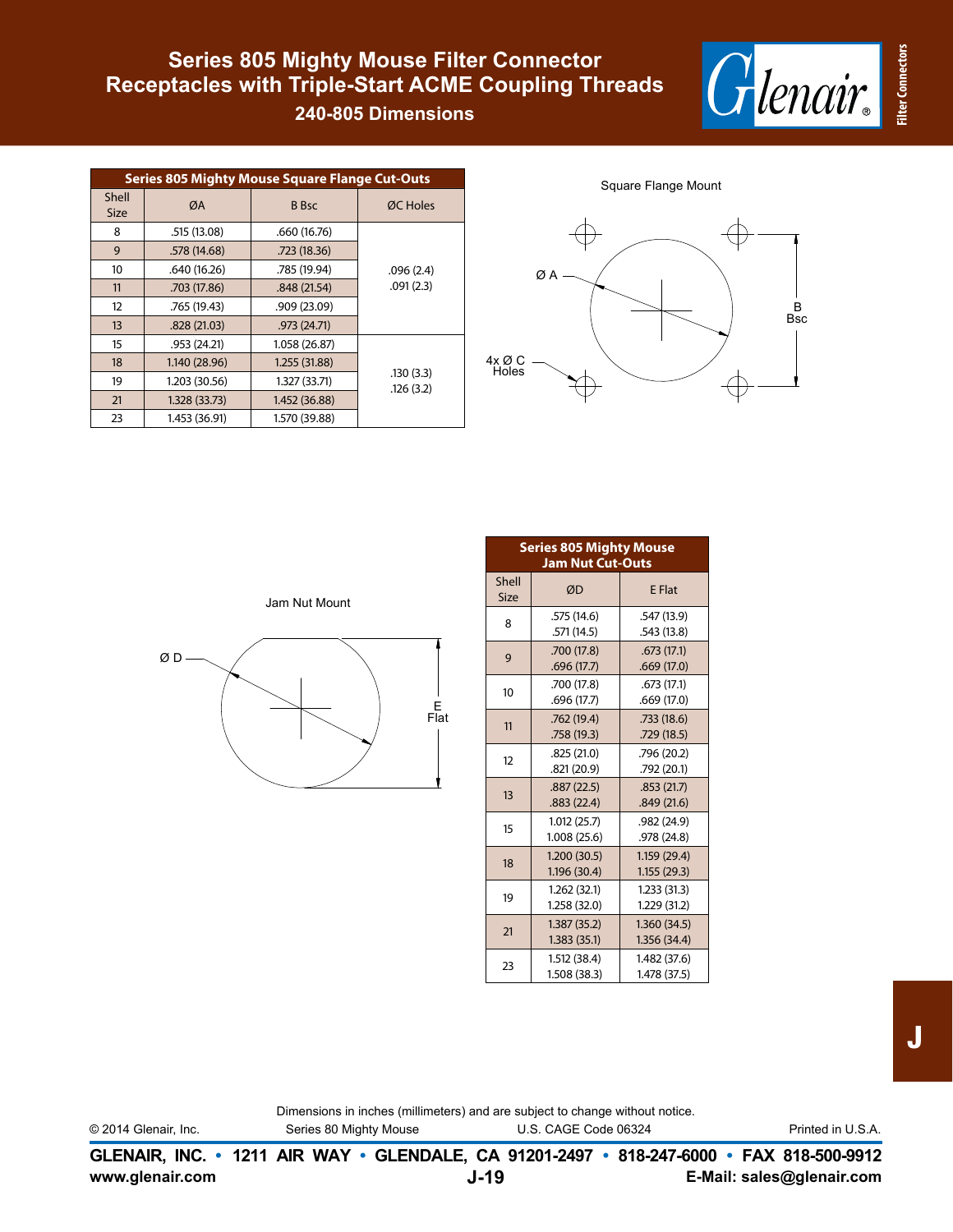

#### *Mighty mouse triple-start connector adapter*

| <b>How To Order</b>           |                                                                          |               |    |   |         |           |   |   |   |
|-------------------------------|--------------------------------------------------------------------------|---------------|----|---|---------|-----------|---|---|---|
| <b>Sample Part Number</b>     |                                                                          | $240 - 805 -$ | AA | M | $8 - 7$ | <b>PS</b> | P | A | E |
| <b>Filter Connector</b>       | $240 - 805$ = Series 805 Mighty Mouse Triple-Start                       |               |    |   |         |           |   |   |   |
| <b>Shell Style</b>            | $AA =$ Adapter                                                           |               |    |   |         |           |   |   |   |
| <b>Shell Material/Finish</b>  | See Table I                                                              |               |    |   |         |           |   |   |   |
| <b>Insert Arrangement</b>     | See pages $J-3 - J-7$                                                    |               |    |   |         |           |   |   |   |
| <b>Contact Gender</b>         | $PS = Pins$ , Plug Side $SP = Sockets$ , Plug Side (See Note 2)          |               |    |   |         |           |   |   |   |
| <b>Filter Type</b>            | <b>P</b> = Pi Circuit $C = C$ Circuit (See Note 1)                       |               |    |   |         |           |   |   |   |
| <b>Capacitance</b>            | See Table II                                                             |               |    |   |         |           |   |   |   |
| <b>Alternate Key Position</b> | <b>A, B, C, D, E, F, U</b> $A = Normal$ , $U = Universal$ (See page J-2) |               |    |   |         |           |   |   |   |



#### **NOTES**

- 1. Other filter styles (C-L, L-C, Unbalanced Pi, Multi-Stage, Multi-Value) are available, please consult the factory.
- 2. Please consult factory for Pin/Pin and/or Socket/Socket contact arrangements.

|                |                        | Dimensions in inches (millimeters) and are subject to change without notice. |
|----------------|------------------------|------------------------------------------------------------------------------|
| 14 Glenair Inc | Series 80 Mighty Mouse | LLS CAGE Code 06324                                                          |

© 2014 Glenair, Inc. Series 80 Mighty Mouse U.S. CAGE Code 06324 Printed in U.S.A.